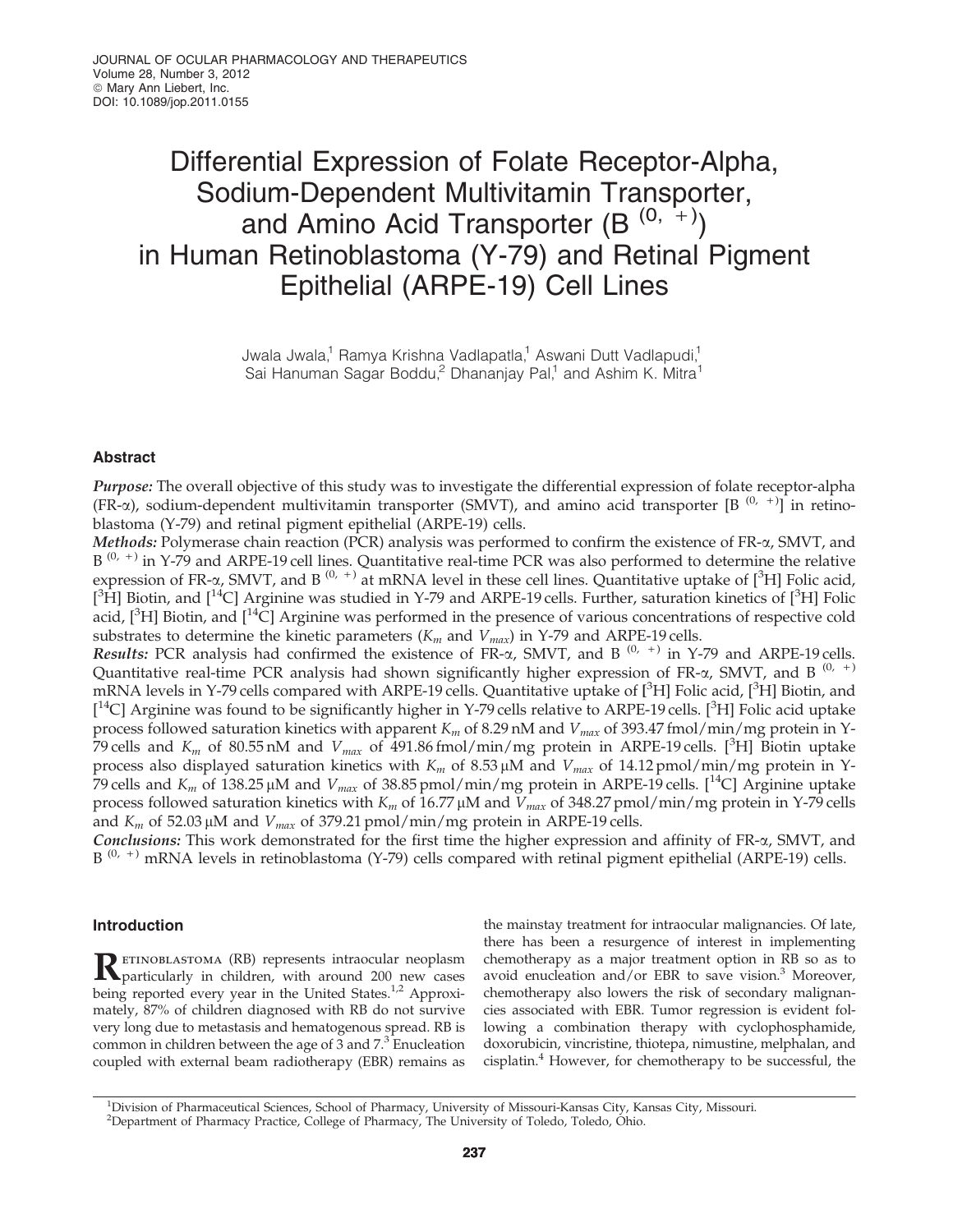anticancer agents must generate intracellular therapeutic concentrations. Efflux pumps that are highly expressed on the cancer cell membrane are responsible for subtherapeutic levels of chemotherapeutic agents, leading to drug resistance. With multidrug resistance (MDR) gene overexpression, tumor cells may develop resistance to a wide range of structurally and functionally diverse chemical agents. MDR genes encode for 3 main types of efflux proteins: P-glycoprotein (P-gp), multidrug resistance associated proteins (MRP), and breast cancer resistance protein (BCRP).<sup>5,6</sup> Of these P-gp and MRPs are known to be expressed on RB cells. Most chemotherapeutic agents are good substrates for these efflux pumps that may reduce drug concentrations in tumor cells.7,8

Moreover, anticancer agents fail to differentiate between normal and tumor cells resulting in adverse effects and systemic toxicity. Over the past few years there has been a growing interest in the development of novel strategies for actively targeting drugs to cancer cells.<sup>9</sup> Nutrient transporters/receptors including amino acids, glucose, peptide, folate, biotin, riboflavin, monocarboxylic acid, nucleoside/nucleobase, organic anion/cation transporters, present on the retina, play an important role in nutrition and regulation of endogenous/exogenous substances.<sup>10</sup> Uncontrolled proliferation of cancer cells requires high intake of vitamins and nutrients as compared with normal cells. This requirement is often met by acquiring genetic mutations that functionally alter receptor-initiated signaling pathways in cancer cells. Such pathways in turn help in activating the uptake and metabolism of vitamins and nutrients necessary for promotion of cell survival and growth.<sup>11,12</sup> Cell membranes express a definite set of membrane transport proteins that bind to their respective substrates with high affinity and specificity.<sup>13</sup> Therefore novel approaches that can enhance the selectivity of anticancer agents to nutrient and vitamin transporters seem to be promising.

Transporter/receptor-mediated drug delivery is one such approach that has been successfully utilized for enhancing uptake across membranes. $14$  By chemical modification or coupling to a promoeity (ligand) that is a substrate for the transporter/receptor, the parent drug can be transported.<sup>15</sup> Several transporter/receptor systems such as folate receptoralpha  $(FR-\alpha)$ ,<sup>16</sup> sodium-dependent multivitamin transporter (SMVT), and neutral and cationic amino acid transporter  $(B^{(0,+)})$  play a critical role in the internalization of vitamins and amino acids. However, detailed understanding of the transporter/receptor overexpression in cancer cells can aid in designing an effective transporter/receptor-mediated drug delivery system. Therefore, our objective is to determine quantitative expression of FR- $\alpha$ , SMVT, and B<sup>(0, +)</sup> carriermediated systems on RB cells and compare with normal retinal cells. Y-79 and ARPE-19 cell lines were selected as models for RB and retinal pigment epithelial (RPE) cells, respectively. Various reports suggest that RB originates from a primordial bipotential neuroectodermal cell containing neuronal and glial characteristics. Hence Y-79 cell line maybe considered as a model of human retinal neoplasm.<sup>2</sup> Though several nutrient and vitamin transporters (peptide, amino acids, glucose, folate, monocarboxylic acid, nucleoside and nucleobase, organic anion, and organic cation transporters) are expressed on plasma membranes, this work investigates the differential expression of FR- $\alpha$ , SMVT, and B<sup>(0, +)</sup> carrier systems due to their importance in drug delivery.17,18 Based

on our studies and some published results from our laboratory we made an attempt to compile the differential expression of FR- $\alpha$ , SMVT, and B<sup>(0, +)</sup> carrier–mediated systems on RB cells and compare with ARPE-19 cells.

# Methods

# **Materials**

[ ${}^{3}$ H] Folic acid (50 Ci/mmol), [ ${}^{3}$ H] Biotin (50 Ci/mmol), and  $[$ <sup>14</sup>C] Arginine (8.5 mCi/mmol) were procured from Perkin-Elmer (Boston, MA). Y-79 and ARPE-19 cells were obtained from ATCC (Manassas, VA). The growth medium and nonessential amino acids were obtained from Gibco (Invitrogen, GrandIsland, NY). Penicillin, streptomycin, sodium bicarbonate, and HEPES were purchased from Sigma-Aldrich (St. Louis, MO). Culture flasks (75 cm<sup>2</sup> growth area) and 12-well tissue culture plates were purchased from Corning Life Sciences (Lowell, MA). The buffer chemicals were of analytical grade and obtained from Sigma-Aldrich.

#### Cell culture

Y-79 cells were cultured as a suspension in RPMI 1640 medium supplemented with 15% non-heat-inactivated fetal bovine serum, 1 mM glutamine, penicillin (100 units/mL), and streptomycin  $(100 \,\mu\text{g/mL})$ . ARPE-19 cells (passages 18–25) were cultured in DMEM/F-12 containing 10% heatinactivated fetal bovine serum, 15 mM HEPES, 29 mM sodium bicarbonate, penicillin (100 units/mL), and streptomycin (100  $\mu$ g/mL). Cells were maintained in 75 cm<sup>2</sup> tissue culture flasks at  $37^{\circ}$ C, in a humidified atmosphere of  $5\%$  CO<sub>2</sub> and 90% relative humidity. The medium was replaced every other day. ARPE-19 cells were grown on 12-well costar plates. All the ARPE-19 cultures used for experimentation were multilayered and confluent.

# Reverse transcription–polymerase chain reaction analysis

RNA was extracted from cells using TRIzol® reagent (Invitrogen, GrandIsland, NY) according to the manufacturer's protocol. Briefly, cells were lysed using phenol-chloroform and isopropanol method. RNA was suspended in DNase-RNase–free water and concentration was determined using Nanodrop (Thermo Scientific, Wilmington, DE). cDNA was generated for specific amount of mRNA using oligodT and M-MLV RT polymerase. Three microliters of cDNA was then introduced into polymerase chain reaction (PCR). Primers used for the amplification of specific genes were summarized in Table 1. The PCR conditions were as follows: denaturation (94°C, 45s), annealing (56°C, 1 min), and extension (72°C, 45 s) for 45 amplification cycles, followed by a final extension of 72°C for 10 min. The product was then subjected to gel electrophoresis with 1.5% agarose gel and visualized under UV.

#### Quantitative real-time PCR analysis

Quantitative real-time PCR (qPCR) was performed to compare the FR- $\alpha$ , SMVT, and B<sup>(0, +)</sup> transporter expression levels in Y-79 and ARPE-19 cells. qPCR was performed with Light cycler SYBR-green technology (Roche) using cDNA equivalent to 80 ng of total RNA with specific primers for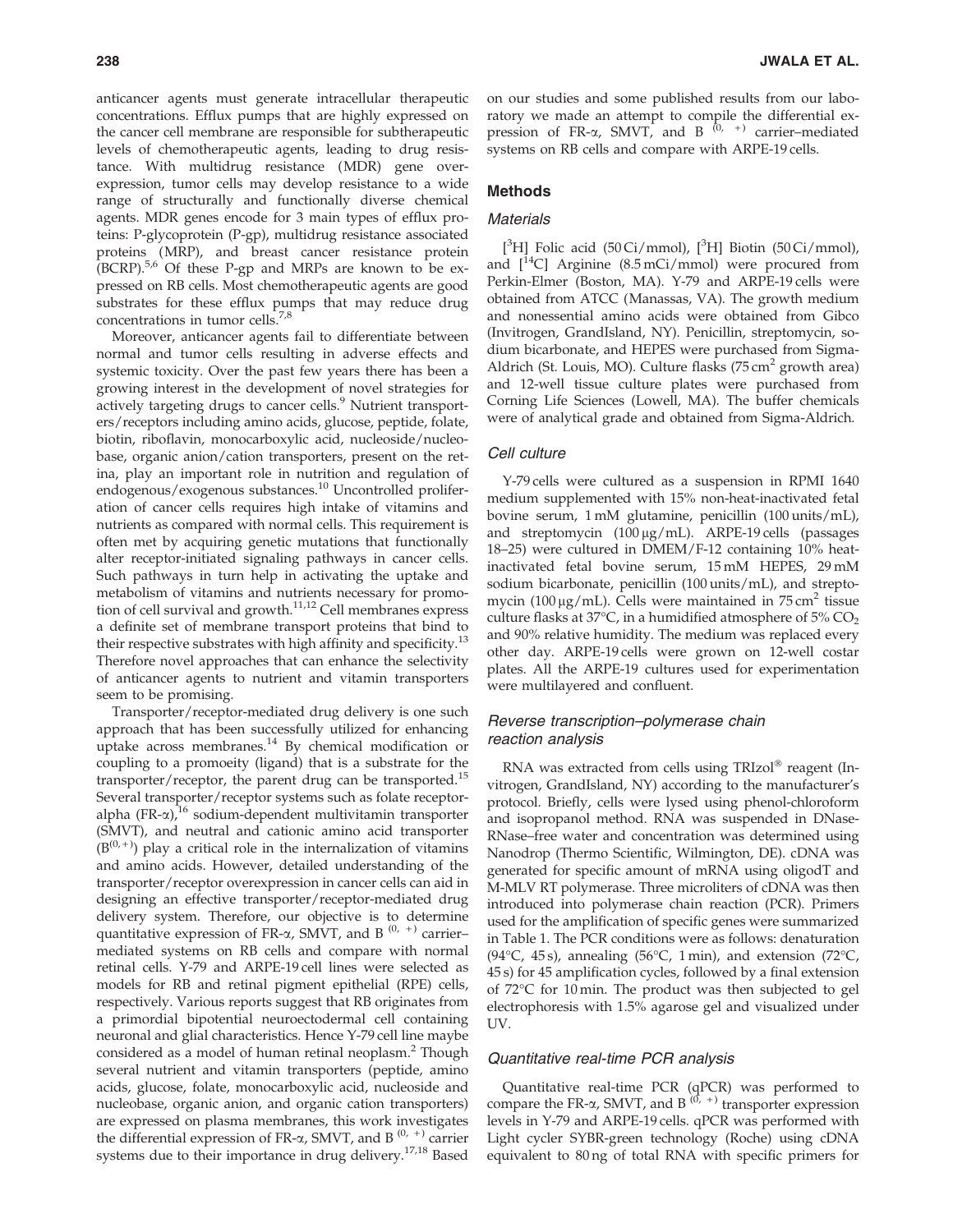| Gene         |         | Sequence $5' \rightarrow 3'$ | Product length |
|--------------|---------|------------------------------|----------------|
| $FR-\alpha$  | Forward | AGGACAGACATGGCTCAGCGGA       | 396            |
|              | Reverse | <b>TACCCGCTCTTTGCGCCAGC</b>  |                |
| <b>SMVT</b>  | Forward | AGGGCTGCAGCGGTTCTATT         | 774            |
|              | Reverse | GCAGCTTCCAGTTTTATGGTGGAG     |                |
| $R^{(0, +)}$ | Forward | CCAGCCGAGGGAGTGAACCATG       | 698            |
|              | Reverse | <b>TTGACCGTTGGAGCGCCACTT</b> |                |

Table 1. Polymerase Chain Reaction Primers for Folate Receptor-Alpha, Sodium-Dependent VITAMIN TRANSPORTER, AND NEUTRAL AND CATIONIC AMINO ACID TRANSPORTER  $[\mathsf{B}^{(0, +)}]$ 

FR-a, folate receptor-alpha; SMVT, sodium-dependent multivitamin transporter.

each gene. PCR products were subjected to a melting-curve analysis to confirm the PCR specificity. The comparative threshold method was used to calculate the relative amount of mRNA in ARPE-19 with Y-79 cells. The real-time primers used for the study were summarized in Table 2. GAPDH was used as an internal control in both the cells.

#### Uptake experiments

Y-79 cells were collected following centrifugation and then washed 3 times with Dulbecco's phosphate-buffered saline (DPBS; pH 7.4), containing 130 mM NaCl, 0.03 mM KCl, 7.5 mM  $Na<sub>2</sub>HPO<sub>4</sub>$ , 1.5 mM  $KH<sub>2</sub>PO<sub>4</sub>$ , 1 mM  $CaCl<sub>2</sub>$ , 0.5 mM MgSO<sub>4</sub>, and 5 mM glucose. Aliquots of  $\sim 5 \times 10^6$  cells were then preincubated in 1 mL DPBS for 10 min at 37°C. Uptake was initiated by the addition of a fixed amount of  $[{}^{3}H]$  Folic acid,  $[^{3}H]$  Biotin, and  $[^{14}C]$  Arginine. Cells were incubated for 30 min at 37°C. At the end of each experiment, tubes were immediately centrifuged, the solution was aspirated, and cells were washed  $3 \times$  with 1 mL of ice-cold stop solution (210 mM KCl and 2 mM HEPES), pH 7.4, to arrest the reaction. Cells were then solubilized in 1 mL of 0.1% Triton-X solution in 1% NaOH and an aliquot was then transferred to vials containing 5 mL of scintillation cocktail. Radioactivity associated with the cells was quantified with a scintillation counter (Model LS-9000; Beckman Instruments, Inc., Fullerton, CA) and protein content of each sample was measured by the methods of Bradford with bovine serum albumin as the standard (Bio-Rad protein estimation kit; Hercules, CA). Cell viability under all treatment regimens was monitored by the trypan blue exclusion test and was routinely observed to be between 90% and 95%. Similarly, uptake studies were carried out with 21-day-old ARPE-19 cell monolayers. Following aspiration of the culture medium, cell monolayers were washed with DPBS thrice and uptake was performed as mentioned previously.<sup>16</sup>

Table 2. Quantitative Real-Time Polymerase CHAIN REACTION PRIMERS FOR FOLATE RECEPTOR-ALPHA, Sodium-Dependent Vitamin Transporter, and Neutral AND CATIONIC AMINO ACID TRANSPORTER  $[B^{(0,-)}]$ 

|         | Sequence $5' \rightarrow 3'$   |  |
|---------|--------------------------------|--|
| Forward | AGGACAGACATGGCTCAGCG           |  |
| Reverse | <b>TGTGGTGCTTGGCGTTCATG</b>    |  |
| Forward | <b>TACCAGTTCTGCCAGCCACAGTG</b> |  |
| Reverse | CAGGGACACCAAAACCTCCCTCT        |  |
| Forward | AGCCGAGGGAGTGAACCATG           |  |
| Reverse | <b>GGACCAGTTACCACGGTCCT</b>    |  |
|         |                                |  |

Following the method just outlined, saturation kinetics of all the substrates was studied by performing the uptake in presence of various concentrations of unlabeled cold substrates.

#### Data analysis

Uptake data were fitted into a classical Michaelis–Menten equation.

$$
V = \frac{Vmax + C}{Km + C}
$$

*V* is the total rate of uptake, *Vmax* represents the maximum uptake rate for the carrier-mediated process, *K<sup>m</sup>* (Michaelis– Menten constant) is the concentration at half-saturation, and *C* denotes substrate concentration. Data were fitted to above equation with a nonlinear least square regression analysis program (Kaleida Graph Version 3.09; Synergy Software, PA) and the kinetic parameters were calculated. Quality of the fit was determined by evaluating the coefficient of determination  $(R^2)$ , the standard error of parameter estimates, and by visual inspection of the residuals.

#### Statistical analysis

All experiments were conducted at least 6 times and results were expressed as mean – SD. Unpaired Student's *t*-test was used to estimate statistical significance. A difference between mean values was considered significant if *P* < 0.05.

# **Results**

#### Reverse transcription–PCR analysis

Expression of FR- $\alpha$  in ARPE-19 and Y-79 cells at the mRNA level was determined by reverse transcription–PCR (RT-PCR) analysis. A major band (396 bp) corresponding to the amplified FR-a precursor mRNA in Y-79 (Fig. 1A) and ARPE-19 cells (Fig. 1B) was noted by gel electrophoresis. BLAST analysis indicated that the primers used in this study could result in a PCR product of 396 bp by binding to the FR- $\alpha$ precursor mRNA. Similarly, the expression of SMVT in Y-79 and ARPE-19 cells at the mRNA level was also determined. A major band (774 bp) corresponding to the amplified SMVT precursor mRNA in Y-79 (Fig. 1A) and ARPE-19 cells (Fig. 1B) was observed in gel electrophoresis. BLAST analysis showed that the primers used in this study can result in a PCR product of 774 bp by binding to the SMVT precursor mRNA. The expression of the B<sup>(0,  $+$ )</sup> in Y-79 and ARPE-19 cells at the mRNA level was determined by RT-PCR analysis. A major band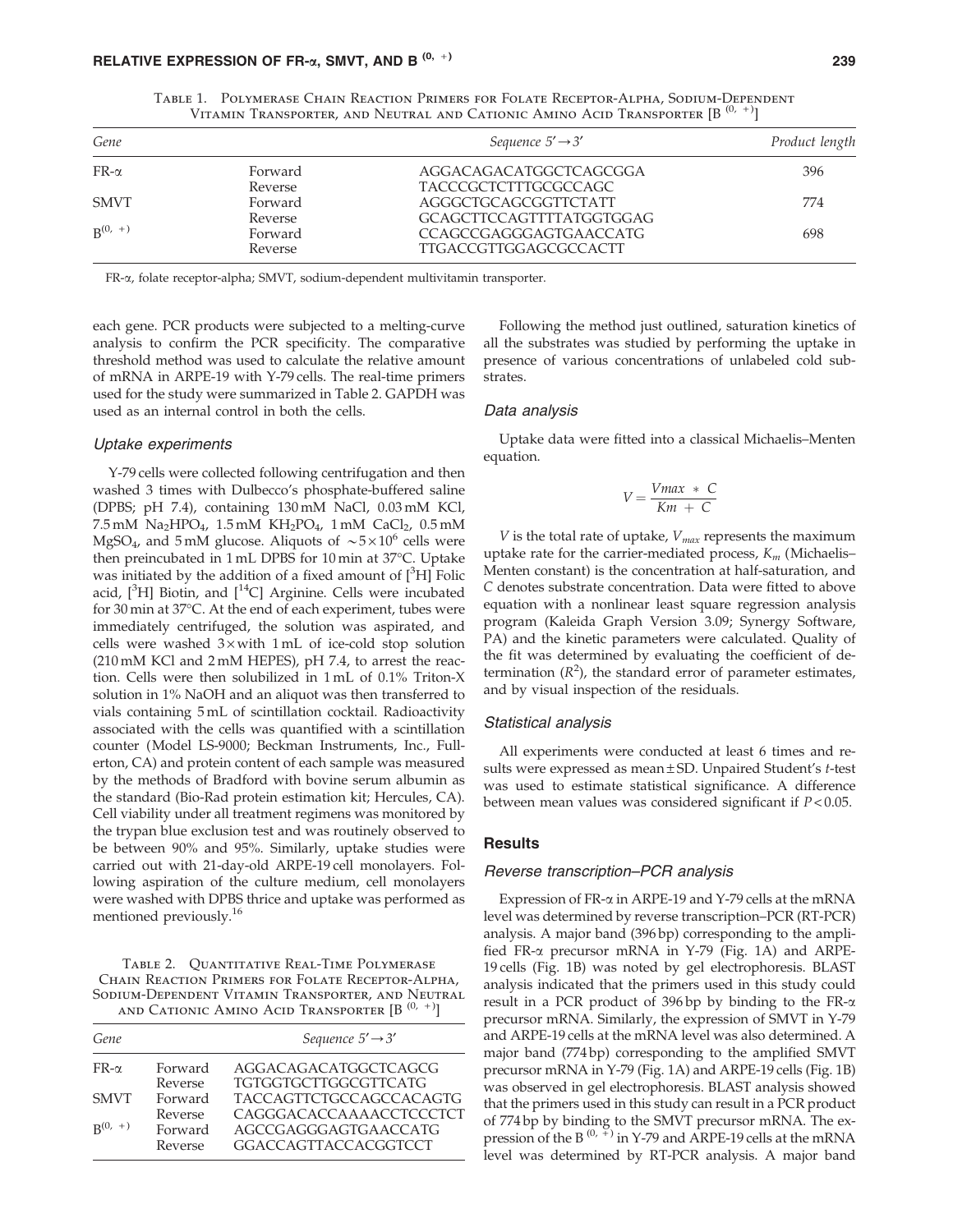



В

Lane-1 Lane-2 Lane-3 Lane-4

Lane-1: 100bp ladder Lane-2: B<sup>0+</sup> (698 bp) Lane-3:  $FR-\alpha$  (396 bp) Lane-4: SMVT (774 bp)

Lane-1 Lane-2 Lane-3 Lane-4

Lane-1: 100bp ladder Lane-2: B<sup>0+</sup> (698 bp) Lane-3: FR- $\alpha$  (396 bp) Lane-4: SMVT (774 bp)

**FIG. 1.** (A) Molecular identity of B<sup>(0, +)</sup>, FR- $\alpha$ , and SMVT in Y-79 cells at the mRNA level. PCR product obtained using B  $(0, +)$ , FR- $\alpha$ -, and SMVT-specific primers. Lane 1 represents 100-bp DNA ladder. Major bands were shown at  $\sim$  698 (lane 2),  $\sim$ 396 (lane 3), and  $\sim$ 774 (lane 4) corresponding to the amplified B<sup>(0, +)</sup>, FR- $\alpha$ , and SMVT cDNA. **(B)** Molecular identity of B<sup>(0, +)</sup>, FR- $\alpha$ , and SMVT in ARPE-19 cells at the mRNA level. PCR product obtained using FR-a-, SMVT-, and  $B^{(0, +)}$ -specific primers. Lane 1 represents 100-bp DNA ladder. Major bands were shown at  $\sim 698$  (lane 2),  $\sim 396$ (lane 3), and  $\sim$  774 (lane 4) corresponding to the amplified B  $(0, +)$ , FR- $\alpha$ , and SMVT cDNA. FR- $\alpha$ , folate receptor-alpha; SMVT, sodium-dependent multivitamin transporter; PCR, polymerase chain reaction.

(698 bp) corresponding to the amplified B  $(0, +)$  precursor mRNA in Y-79 (Fig. 1A) and ARPE-19 cells (Fig. 1B) was observed in gel electrophoresis. BLAST analysis showed that the primers used in this study can result in a PCR product of 698 bp by binding to the B<sup> $(0, +)$ </sup> precursor mRNA.

# qPCR analysis

qPCR analysis was performed to compare the mRNA levels of FR- $\alpha$ , SMVT, and B<sup>(0, +)</sup> in Y-79 and ARPE-19 cells. FR-a expression at mRNA level was found to be 3 times higher in Y-79 than ARPE-19 cells. SMVT mRNA expression level was 6-fold higher in Y-79 relative to ARPE-19 cells.  $B^{(0, +)}$  expression at mRNA level was found to be 17 times higher in Y-79 than ARPE-19 cells. These results clearly indicate the elevated expression of FR- $\alpha$ , SMVT, and B<sup>(0, +)</sup> in Y-79 relative to ARPE-19 cells (Fig. 2).

# Quantitative uptake of  $\beta$ H] Folic acid,  $\beta$ H] Biotin, and  $\int$ <sup>14</sup>C<sub>l</sub> Arginine

Uptake of  $[3H]$  Folic acid in Y-79 cells was found to be significantly higher compared to ARPE-19 cells. This could be due to high expression of  $FR-\alpha$  in Y-79 cells than ARPE-19 cells Uptake of  $[{}^{3}H]$  Biotin in ARPE-19 cells was also found



**FIG. 2.** Relative fold expression of FR- $\alpha$ , SMVT, and B<sup>(0, +)</sup> in ARPE-19 and Y-79 by quantitative real-time PCR analysis.

to be significantly lower relative to Y-79 cells. This result indicates robust expression of SMVT in Y-79 than ARPE-19 cells. Similarly uptake of  $\vert^{14}C\vert$  Arginine in Y-79 cells was found to be significantly higher relative to ARPE-19 cells. This observation indicates high expression of B<sup> $(0, +)$ </sup> in Y-79 cells than ARPE-19 retinal cells (Fig. 3).

#### Concentration dependency of folic acid

Uptake kinetics of a carrier-mediated system for folic acid in Y-79 cells was determined earlier from our laboratory<sup>19</sup> by evaluating the saturation kinetics of  $[^{3}H]$  Folic acid in the presence of unlabeled folic acid. After fitting the data to Michaelis–Menten equation, an uptake process with apparent  $K_m$  of 0.0083  $\mu$ M and  $V_{max}$  of 0.39 pmol/min/mg protein was obtained (Fig. 4A). Uptake kinetics of carrier-mediated system for folic acid in ARPE-19 cells was determined by evaluating the saturation kinetics of  $[{}^{3}H]$  Folic acid in the presence of unlabeled folic acid. After fitting the data to Michaelis–Menten equation, an uptake process with apparent  $K_m$  of 0.08  $\mu$ M and  $V_{max}$  of 0.49 pmol/min/mg protein was observed (Fig. 4B).

#### Concentration dependency of biotin

Uptake kinetics of a carrier-mediated system for biotin in Y-79 cells was determined earlier from our laboratory<sup>17</sup> by



FIG. 3. Quantitative uptake of  $[{}^3H]$  Folic acid,  $[{}^3H]$  Biotin, and [14C] Arginine in ARPE-19 and Y-79 cells.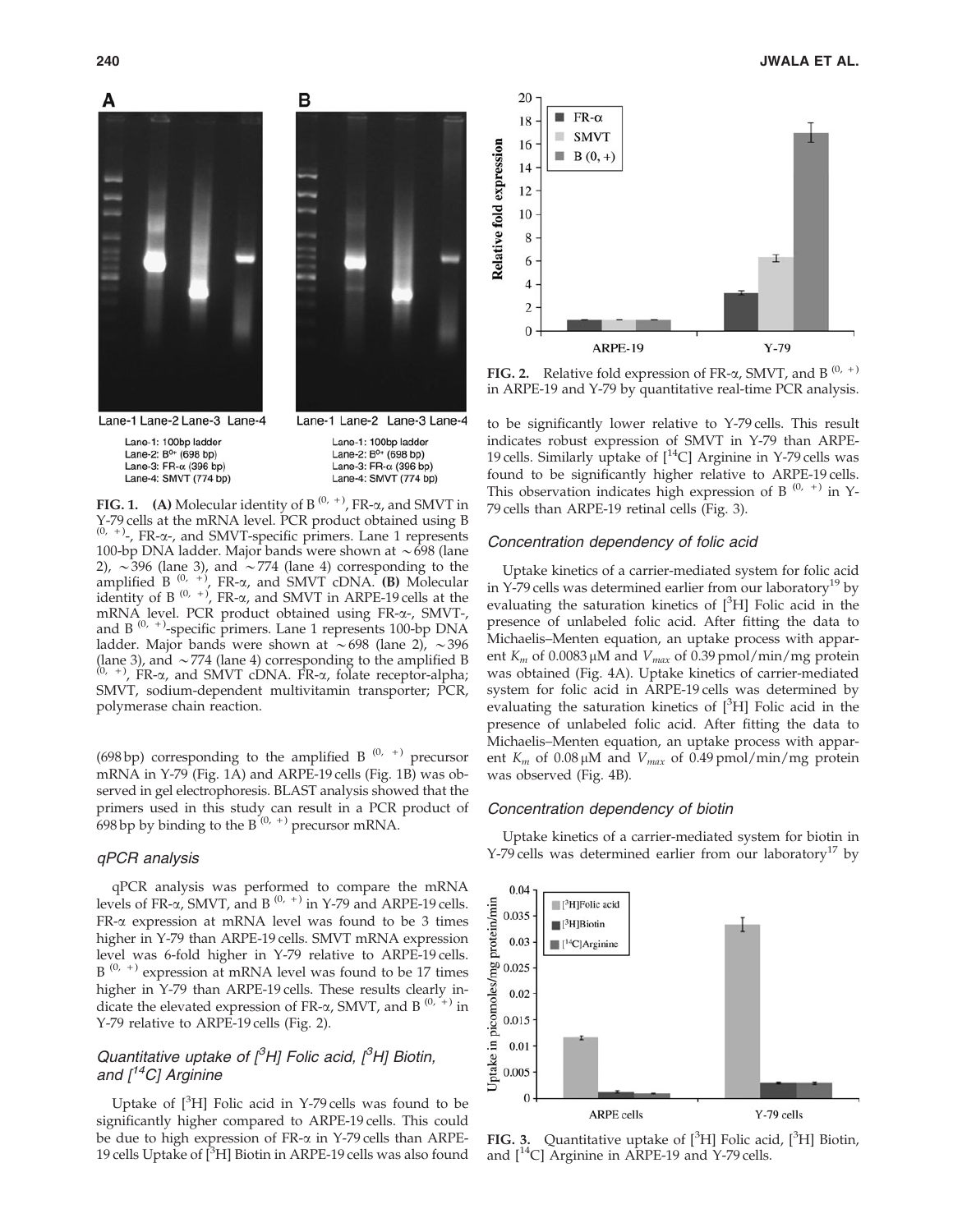

FIG. 4. (A) Uptake of [<sup>3</sup>H] Folic acid by Y-79 cells as a function of substrate concentration at 37°C, pH 7.4. Reproduced with permission from Kansara et al.<sup>19</sup> (B) Uptake of [<sup>3</sup>H] Folic acid by ARPE-19 cells as a function of substrate concentration at 37°C, pH 7.4. Each data point represents the mean ± SD of 4–6 separate uptake determinations.

evaluating saturation kinetics of  $[{}^{3}H]$  Biotin in the presence of unlabeled biotin. After fitting the data to Michaelis– Menten equation, an uptake process with apparent *K<sup>m</sup>* of  $8.53 \mu M$  and  $V_{max}$  of 14.12 pmol/min/mg protein was obtained (Fig. 5A). Uptake kinetics of a carrier-mediated system for biotin in ARPE-19 cells was determined earlier from our laboratory<sup>20</sup> by evaluating saturation kinetics of  $[{}^{3}H]$  Biotin in the presence of unlabeled biotin. After fitting the data to Michaelis–Menten equation, an uptake process with apparent  $K_m$  of 138.25  $\mu$ M and  $V_{max}$  of 38.85 pmol/min/mg protein was obtained (Fig. 5B).

# Concentration dependency of arginine

Uptake kinetics of a carrier-mediated system for arginine in the Y-79 cells was determined by evaluating the uptake kinetics of  $[^{14}C]$  Arginine in the presence of unlabeled arginine. After fitting the data to Michaelis–Menten equation, an uptake process with apparent  $K_m$  of 16.77  $\mu$ M and  $V_{max}$  of 348.27 pmol/min/mg protein was obtained (Fig. 6A). Up-

take kinetics of a carrier-mediated system for arginine in the ARPE-19 cells was determined by evaluating the saturation kinetics of  $[$ <sup>14</sup>C] Arginine in the presence of unlabeled arginine. After fitting the data to Michaelis–Menten equation, an uptake process with apparent  $K_m$  of 52.03  $\mu$ M and  $V_{max}$  of 379.21 pmol/min/mg protein was observed (Fig. 6B).

# **Discussion**

Selective targeting reduces the minimum effective dose as well as associated toxicity and also enhances the therapeutic efficacy with equivalent plasma concentrations.<sup>21,22</sup> Overexpression of vitamin and amino acid transporters/receptors, by a variety of tumor cell lines, may present an opportunity for targeted delivery of anticancer drugs for the treatment of various malignancies and diagnostic imaging. Most chemotherapeutic agents fail to enter tumor cells in therapeutic concentrations due to presence of efflux pumps (P-glycoprotein, MDR-associated protein, lung resistancerelated protein, and BCRP). $3$  Vitamins and amino acids as



FIG. 5. (A) Uptake of  $[^{3}H]$  Biotin by Y-79 cells as a function of substrate concentration at 37°C, pH 7.4. Each data point represents the mean  $\pm$  SD of 4–6 separate uptake determinations. Modified with permission from Kansara et al.<sup>17</sup> (B) Uptake of [<sup>3</sup>H] Biotin by ARPE-19 cells as a function of substrate concentration at 37<sup>5</sup>C, pH 7.4. Each data point represents the mean  $\pm$  SD of 4–6 separate uptake determinations. Reproduced with permission from Janoria et al.<sup>20</sup>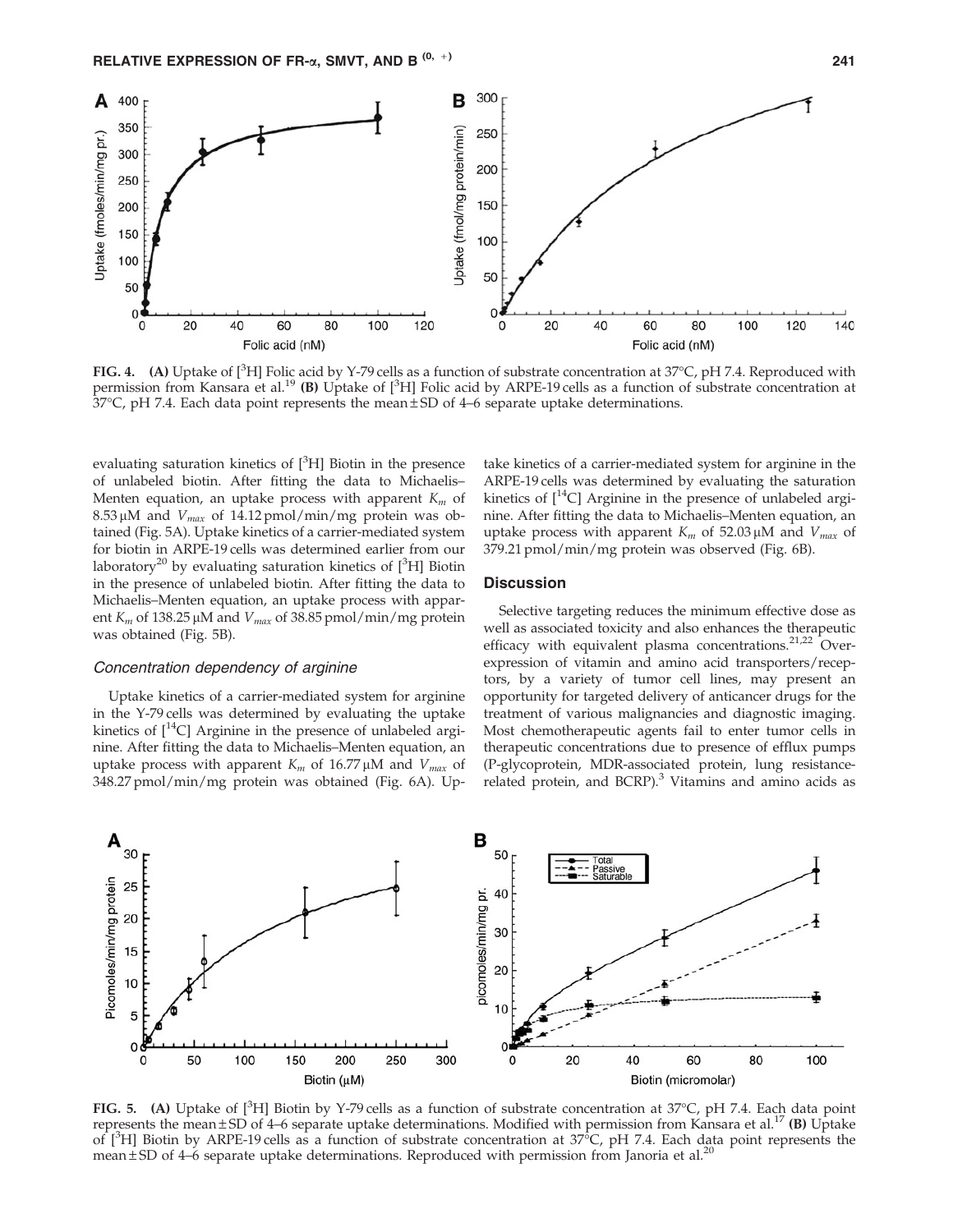

FIG. 6. (A) Uptake of  $[^{14}C]$  Arginine by Y-79 cells as a function of substrate concentration at 37°C, pH 7.4. (B) Uptake of [<sup>14</sup>C] Arginine by ARPE-19 cells as a function of substrate concentration at 37°C, pH 7.4. Each data point represents the mean  $\pm$  SD of 4–6 separate uptake determinations.

targeting moieties offer prospective advantages than macromolecules such as antibodies. These include the following: (a) small molecular size of the targeting moiety offers favorable pharmacokinetic properties and decreased probability of immunological reactions, which allows chronic administration; (b) low cost and availability; (c) high affinity for receptors; (d) ligand can be internalized into tumor cells by endocytosis, which aids in cytosolic delivery of therapeutic agents; and (e) high frequency of expression among cancer cell lines with potential for future therapeutic and diagnostic applications. $2<sup>3</sup>$ 

Human retina is a delicate organization of neurons, glia, and nourishing blood vessels. Biotin, an essential watersoluble vitamin, appears to play a critical role in cellular homeostasis and pathological conditions of retina including RB. SMVT expressed on the retina maybe targeted following systemic and intravitreal administration to generate enhanced drug availability in the RPE, choroids, and Bruch's membrane. Amino acid transporters are widely expressed and contribute to uptake of neurotransmitters and nutrients.<sup>24</sup> B<sup>(0, +)</sup> is a sodium-dependent neutral and cationic amino acid transporter. It transports over 20 proteinogenic amino acids. This transporter has the ability to translocate amino acids in their L-isomeric form and some in their Disomeric form. The protein acts in an energy-dependent manner. This requires a combination of  $\overline{Na}^+$  and  $Cl^$ transmembrane gradient and membrane potential. The transporter can concentrate substrates 1000-fold more inside cells.<sup>25</sup> In addition to its amino acid transport, it can also transport carnitine, D-serine, NOS (nitric oxide synthase) inhibitors, conjugated drugs, and prodrugs. This property makes it unique among amino acid transporters.<sup>26</sup> Furthermore, structural requirements for translocation are not very stringent. An absence of negative charge on the side chain of the amino acid is the only structural requirement. It is highly expressed in lung, colon, and ocular tissues.<sup>27,28</sup> These factors together offer a broad choice for the design of prodrugs.

The aim of this study was to evaluate the expression of FR- $\alpha$ , SMVT, and B<sup>(0, +)</sup> carrier systems in Y-79 cells relative to ARPE-19 cells. Y-79 cell line was selected as a model system as it is derived from a tumor of the inner plexiform layer of the retina and has several membrane properties of the retina.<sup>29</sup> ARPE-19 cell line is yet another widely used human origin retinal cell line. ARPE-19 cells are similar to RPE in terms of epithelial morphology, polarization, and expression of various ion channels, transporters, and RPE-specific markers.<sup>20,30,31</sup> RT-PCR analysis provided the preliminary evidence of the molecular expression of FR-a, SMVT, and B  $(0, +)$  carrier systems in ARPE-19 and Y-79 cells. This was further confirmed by qPCR that allows the quantification of gene expression. Quantitative uptake of  $[{}^3H]$  Folic acid,  $[{}^3H]$ Biotin, and  $\lceil \sqrt[14]{2} \rceil$  Arginine was significantly higher in Y-79 cells as compared with ARPE-19 cells. This could be attributed to the higher expression of FR- $\alpha$ , SMVT, and B<sup>(0, +)</sup> carrier systems in Y-79 cells than that of ARPE-19 cells. Tumor cells require a constant supply of nutrients for their uninterrupted growth and in order to facilitate the transport of nutrients, they express higher levels of nutrient transporters.<sup>32</sup> Saturation kinetics of [<sup>3</sup>H] Folic acid, [<sup>3</sup>H] Biotin, and  $\left[\right]^{14}C$  Arginine was studied by performing the uptake in presence of various concentrations of unlabeled cold substrates.  $[3H]$  Folic acid uptake process followed saturation kinetics with apparent *K<sup>m</sup>* of 8.29 nM and *Vmax* of 393.47 fmol/min/mg protein in Y-79 cells and *K<sup>m</sup>* of 80.55 nM and *Vmax* of 491.86 fmol/min/mg protein in ARPE-19 cells.  $[{}^{3}H]$  Biotin uptake process also displayed saturation kinetics with  $K_m$  of 8.53  $\mu$ M and  $V_{max}$  of 14.12 pmol/min/mg protein in Y-79 cells and  $K_m$  of 138.25  $\mu$ M and  $V_{max}$  of 38.85 pmol/min/mg protein in ARPE-19 cells.  $[^{14}C]$  Arginine uptake process followed saturation kinetics with *K<sup>m</sup>* of 16.77 μM and  $V_{max}$  of 348.27 pmol/min/mg protein in Y-79 cells and  $K_m$  of 52.03  $\mu$ M and  $V_{max}$  of 379.21 pmol/min/ mg protein in ARPE-19 cells. These results provide additional support for the presence and higher expression of FR- $\alpha$ , SMVT, and B<sup>(0, +)</sup> carrier systems in Y-79 cells.  $V_{max}$  and *K<sup>m</sup>* are the 2 important parameters that define the functional and kinetic behavior of a transporter protein as a function of substrate concentrations.  $K_m$  value represents the strength of binding and affinity of substrates. *K<sup>m</sup>* value depends on several factors including substrate concentration, temperature, and pH. *K<sup>m</sup>* is a measure of apparent binding affinity of the respective substrate toward the transporter. Low *K<sup>m</sup>*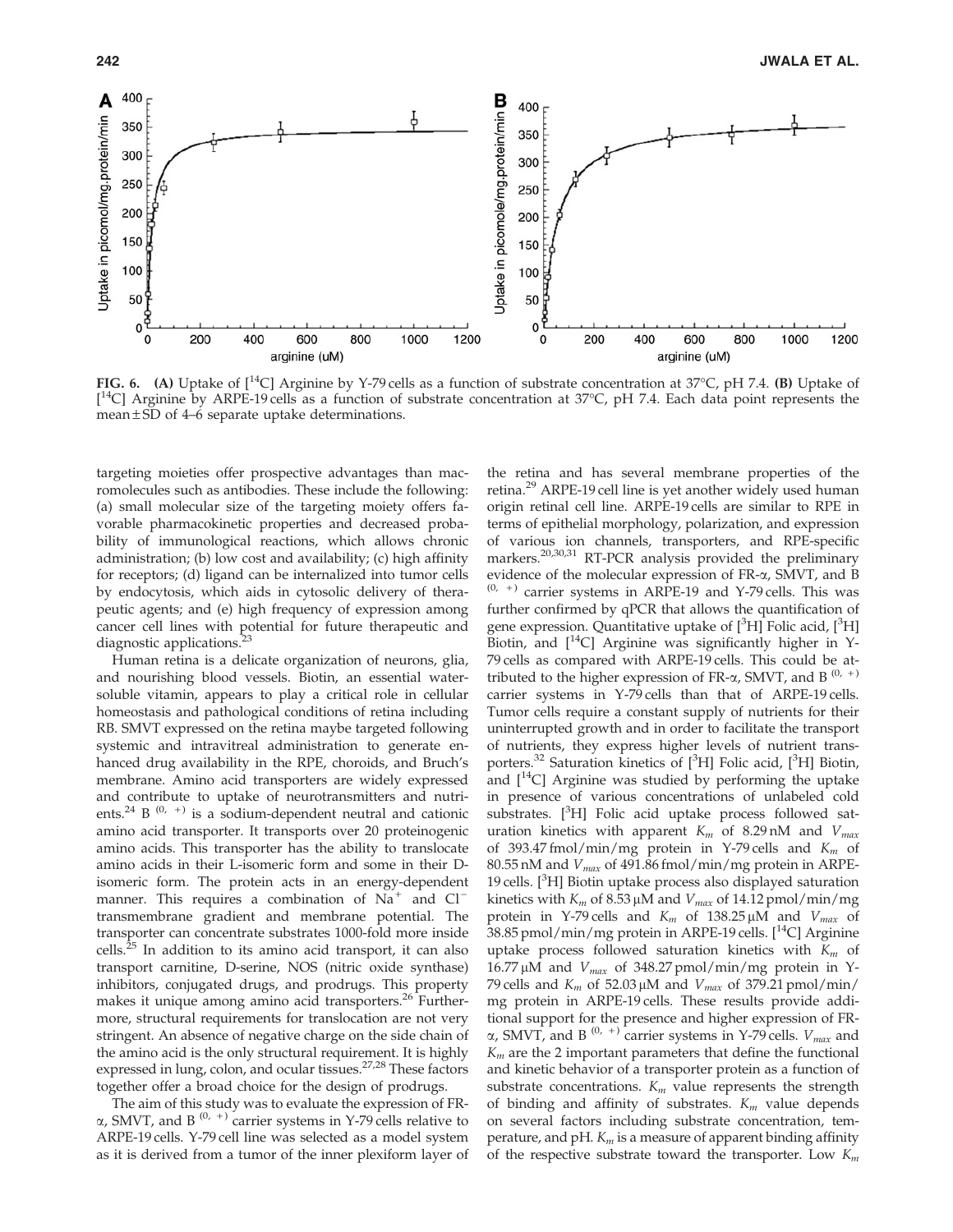value indicates a tightly bound substrate, while loosely bound substrates have high *K<sup>m</sup>* values. *Vmax* depends on the structure and concentration of the transporter protein and is a measure of the drug translocation capacity of the carrier system. Based on the saturation kinetics, the  $K_m$  values of [<sup>3</sup>H] Folic acid,  $[^3H]$  Biotin, and  $[^{14}C]$  Arginine were found to be relatively lower in Y-79 cells, indicating the higher binding strength and affinity of substrates in cancerous cells. All of the results tend to suggest that FR- $\alpha$ , SMVT, and B<sup>(0, +)</sup> are overexpressed in Y-79 than ARPE-19 cells. Enhanced expression of such transporters and receptors on Y-79 cells may provide new opportunities for transporter-targeted prodrug design for enhanced drug delivery to treat RB.

#### Conclusion

In conclusion, this is the first study showing the differential expression of specialized FR- $\alpha$ , SMVT, and B<sup>(0,+)</sup> carrier systems in Y-79 relative to ARPE-19 cells. Higher expression levels of FR- $\alpha$ , SMVT, and B<sup>(0,+)</sup> carrier systems on RB cells may be suitable for the design of surface-modified nanoparticles and transporter-targeted prodrugs to achieve enhanced permeability of highly potent, but poorly bioavailable, drugs. A small increase in ocular bioavailability could significantly increase the therapeutic response of drugs.

#### Acknowledgment

This work was supported by Missouri Life Sciences Research Fund and NIH grant R01EY009171-16.

#### Author Disclosure Statement

No competing financial interests exist.

#### **References**

- 1. Parkin, D.M., Stiller, C.A., Draper, G.J., and Bieber, C.A. The international incidence of childhood cancer. *Int. J. Cancer* 42:511–520, 1988.
- 2. Kyritsis, A.P., Tsokos, M., Triche, T.J., and Chader, G.J. Retinoblastoma—origin from a primitive neuroectodermal cell? *Nature* 307:471–473, 1984.
- 3. Boddu, S.H., Jwala, J., Chowdhury, M.R., and Mitra, A.K. *In vitro* evaluation of a targeted and sustained release system for retinoblastoma cells using Doxorubicin as a model drug. *J. Ocul. Pharmacol. Ther*. 26:459–468, 2010.
- 4. Chan, H.S., Gallie, B.L., Munier, F.L., and Beck Popovic, M. Chemotherapy for retinoblastoma. *Ophthalmol. Clin. North Am*. 18:55–63, viii, 2005.
- 5. Amaral, L., Engi, H., Viveiros, M., and Molnar, J. Review. Comparison of multidrug resistant efflux pumps of cancer and bacterial cells with respect to the same inhibitory agents. *In Vivo* 21:237–244, 2007.
- 6. Yamamoto, Y., Shimizu, E., Masuda, N., Takada, M., and Sone, S. RB protein status and chemosensitivity in non-small cell lung cancers. *Oncol. Rep*. 5:447–451, 1998.
- 7. Kartner, N., Evernden-Porelle, D., Bradley, G., and Ling, V. Detection of P-glycoprotein in multidrug-resistant cell lines by monoclonal antibodies. *Nature* 316:820–823, 1985.
- 8. Li, B., Gao, R., Zhang, H., Li, L.Q., Gao, F., and Ren, R.J. [Studies on multidrug resistance associated protein in retinoblastoma]. *Zhonghua Yan Ke Za Zhi*. 45:314–317, 2009.
- 9. Dean, M., Fojo, T., and Bates, S. Tumour stem cells and drug resistance. *Nat. Rev. Cancer* 5:275–284, 2005.
- 10. Kansara, V., Pal, D., Jain, R., and Mitra, A.K. Identification and functional characterization of riboflavin transporter in human-derived retinoblastoma cell line (Y-79): mechanisms
- 21:275–287, 2005. 11. Hsu, P.P., and Sabatini, D.M. Cancer cell metabolism: warburg and beyond. *Cell* 134:703–707, 2008.

of cellular uptake and translocation. *J. Ocul. Pharmacol. Ther*.

- 12. Vander Heiden, M.G., Cantley, L.C., and Thompson, C.B. Understanding the Warburg effect: the metabolic requirements of cell proliferation. *Science* 324:1029–1033, 2009.
- 13. Brzezinska, A., Winska, P., and Balinska, M. Cellular aspects of folate and antifolate membrane transport. *Acta. Biochim. Pol*. 47:735–749, 2000.
- 14. Dey, S., and Mitra, A.K. Transporters and receptors in ocular drug delivery: opportunities and challenges. *Expert Opin. Drug. Deliv*. 2:201–204, 2005.
- 15. Yang, C., Tirucherai, G.S., and Mitra, A.K. Prodrug based optimal drug delivery via membrane transporter/receptor. *Expert Opin. Biol. Ther*. 1:159–175, 2001.
- 16. Jwala, J., Boddu, S.H., Paturi, D.K., Shah, S., Smith, S.B., Pal, D., and Mitra, A.K. Functional characterization of folate transport proteins in Staten's Seruminstitut rabbit corneal epithelial cell line. *Curr. Eye. Res*. 36:404–416, 2011.
- 17. Kansara, V., Luo, S., Balasubrahmanyam, B., Pal, D., and Mitra, A.K. Biotin uptake and cellular translocation in human derived retinoblastoma cell line (Y-79): a role of hSMVT system. *Int. J. Pharm*. 312:43–52, 2006.
- 18. Gaudana, R., Jwala, J., Boddu, S.H., and Mitra, A.K. Recent perspectives in ocular drug delivery. *Pharm. Res*. 26:1197– 1216, 2009.
- 19. Kansara, V., Paturi, D., Luo, S., Gaudana, R., and Mitra, A.K. Folic acid transport via high affinity carrier-mediated system in human retinoblastoma cells. *Int. J. Pharm*. 355:210–219, 2008.
- 20. Janoria, K.G., Boddu, S.H., Wang, Z., Paturi, D.K., Samanta, S., Pal, D., and Mitra, A.K. Vitreal pharmacokinetics of biotinylated ganciclovir: role of sodium-dependent multivitamin transporter expressed on retina. *J. Ocul. Pharmacol. Ther*. 25:39–49, 2009.
- 21. Garcia-Bennett, A., Nees, M., and Fadeel, B. In search of the Holy Grail: folate-targeted nanoparticles for cancer therapy. *Biochem. Pharmacol*. 81:976–984, 2011.
- 22. Pan, X., and Lee, R.J. Tumour-selective drug delivery via folate receptor-targeted liposomes. *Expert Opin. Drug. Deliv*. 1:7–17, 2004.
- 23. Sudimack, J., and Lee, R.J. Targeted drug delivery via the folate receptor. *Adv. drug deliv. rev.* 41:147–162, 2000.
- 24. Uchiyama, T., Fujita, T., Gukasyan, H.J., Kim, K.J., Borok, Z., Crandall, E.D., and Lee, V.H. Functional characterization and cloning of amino acid transporter  $B(0,+)$  (ATB(0, +)) in primary cultured rat pneumocytes. *J. Cell Physiol*. 214:645– 654, 2008.
- 25. Karunakaran, S., Umapathy, N.S., Thangaraju, M., Hatanaka, T., Itagaki, S., Munn, D.H., Prasad, P.D., and Ganapathy, V. Interaction of tryptophan derivatives with SLC6A14  $(ATB0, +)$  reveals the potential of the transporter as a drug target for cancer chemotherapy. *Biochem. J*. 414:343–355, 2008.
- 26. Ganapathy, M.E., and Ganapathy, V. Amino Acid Transporter ATB0, + as a delivery system for drugs and prodrugs. *Curr. Drug Targets Immune Endocr. Metabol. Disord*. 5:357– 364, 2005.
- 27. Jain-Vakkalagadda, B., Pal, D., Gunda, S., Nashed, Y., Ganapathy, V., and Mitra, A.K. Identification of a Na + dependent cationic and neutral amino acid transporter,